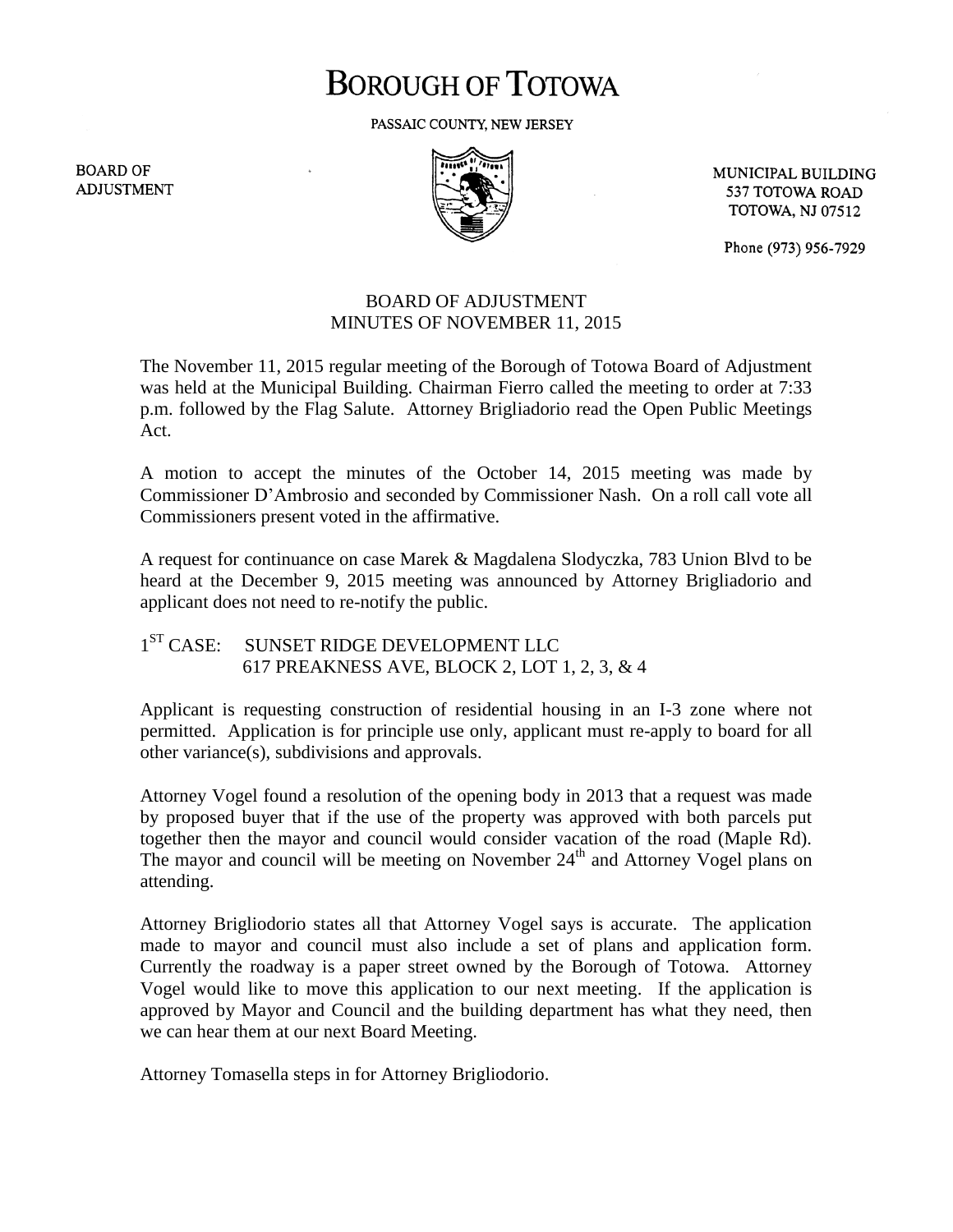## 2<sup>ND</sup> CASE: FRANK GAITA (CARRY OVER) 38 DEWEY AVE, BLOCK 117, LOT 52.01

Applicant is requesting a conversion of a single family home to a two family in the R-7 zone district and any others that may be required.

Attorney Anthony Fiorello stepped in for Darren DelSordo shows board Exhibit A-1, a deed dated 1971 from Fay Hendrick to Mario Gaita as trustee. Exhibit A-2 is a surrogate's certificate dated 2003 from Mario Gaita to himself but when Mario passed away the estate went to Frank Gaita.

Frank Gaita was sworn in by Attorney Tomasello. Mr. Gaita was born in 1939 in Totowa and had lived there until 1969. The house on Dewey was built in the 1950's, the foundation was built by Mario and brothers and the rest was subbed out to contractors. When the home was built, it was built as a 2 family home and used so after Frank left Totowa in 1969. Frank's sister Fay lived on the first floor and a tenant lived on the second floor until Fay passed away. After Fay passed away Frank's nephew moved in with his girlfriend and her children. The house is currently vacant.

Exhibit A-3 is a photo of the house on 38 Dewey shows the house and a two car garage with ample off street parking. Exhibit A-4 is a photo of the left side face of the home. The grassy area which is approx.16'wide and the length of the house to add additional parking. Engineer Murphy states Frank should be hesitant to suggest that because of access to utilities. Exhibit A-5 is the photo of the right side face of the house showing the driveway and the shed. Exhibit A-6 is a photo of the full front view of the property. At the moment Frank is cleaning the property.

Exhibit A-7 is the survey of the property, the outline of the property is 98.72' on the eastern aspect and 70.64' on the western aspect and the frontage is 103.87'. The lot exceeds bulk requirements for an R-7 zone. The R-7 zone states 7 thousand square feet are required and the property has 8,468 square feet. Exhibit A-8 is the floor plan showing each of the floors. The first floor consists of a living room, kitchen, bedroom and bathroom. The second floor consists of a bathroom, kitchen, living room, and 2 bedrooms. There is also a basement that is used for storage for the first and second floor.

Exhibit A-9 is a diagram of the neighborhood from Totowa Road/Church Street/Dewey Ave. The orange show the 2 family homes within that area, there are 10 amongst 24 homes with Mr. Gaitas being the largest. Exhibit A-10 shows sizes of homes in the neighborhood, on an average the total square footage is 5,102 square feet and Mr. Gaitas is 8,468 square feet. Chairman Fierro has been in the home in the past and asked if there is a second exit from the second floor. Mr. Gaita states there is no exit from second floor from the exterior. The basement has 2 exits; there are 2 electrical boxes, 1 furnace, 1 hot water heater, and 1 water meter. Chairman Pattern would like to know how the 2 family homes were confirmed. Mr. Gaita received this information from the town.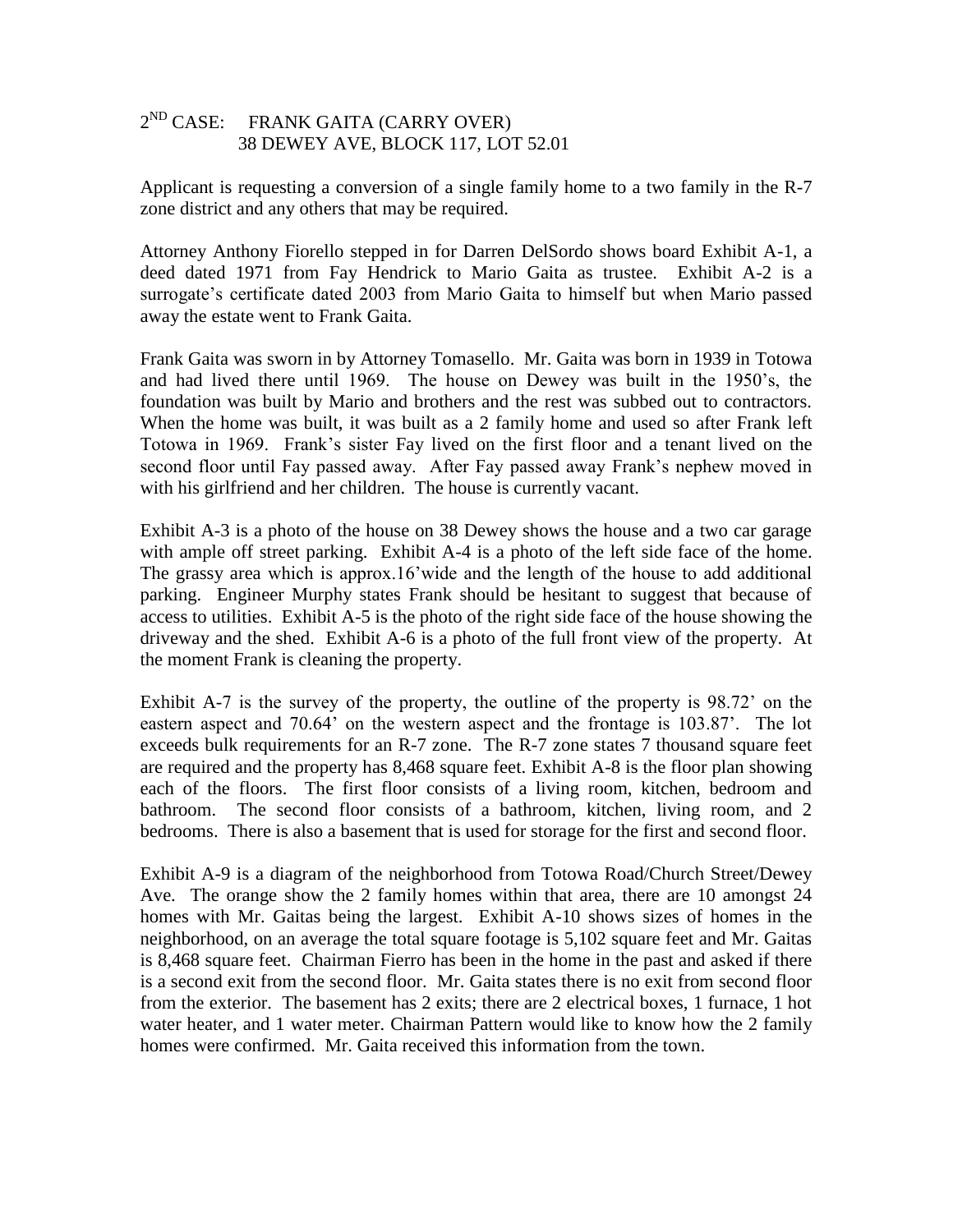Engineer Murphy wanted to know if the basement had a kitchen, Mr. Gaita stated there was a kitchen, but that is no longer there and is only used as storage. Vice Chairman Krautheim would like to know if the house is in contingence to a sale with the property being a 2 family home, Mr. Gaita replies yes. Chairman Patten asked about the car that is parked behind the house. Mr. Gaita states that is not a usable parking spot.

Witness, Michael Pessolano was sworn in by Attorney Tomasello; he is a professional planner for 30 years and has a valid license in NJ. The board accepts Mr. Pessolano as an expert. The neighborhood consists of a mixture of 1 to 2 family dwellings, the sizes vary. Mr. Pessolano refers to exhibit A-9 that 10 of the 24 homes are two families and the average lot footage for block 114 is 3,896 and for block 117 is 5,102. The garage of the property is 600 square feet which is approx...24' x 25'. The size of the garage is more than the ordinance required for a 2 cars. There is also stack parking spaces behind the garage. Mr. Pessolano states the ordinance is 2 parking spaces per dwelling unit, for a 2 bedroom unit 1 ½ parking spaces are required and a 3 bedroom unit is 2 parking spaces. The property provides 5 parking spaces, which is over the town's ordinance.

Exhibit A-11 is a graph of the lot area along Dewey Ave: between Totowa Road and Church Street. The dark bars show 2 family homes and the light bar shows 1 family homes and the striped bar is the subject property. The site is suited for the proposed use and there would be no impact to the neighborhood because the home has always been used as a 2 family dwelling. Engineer Murphy addresses the parking, the borough ordinance states parking must be on the outside of the front setback, and 2 parking spots of the 3 are within the ordinance. Because the property is on a bend one lot line flairs out.

Chairman Patten asked Engineer Murphy about curb cuts, Mr. Murphy states the Borough does not permit multiple curb cuts. Attorney Fiorello tells the board that the garage has a door in front and in back which also brings additional off street parking.

Exhibit A-12 is a letter from Mr. Cobor who resided in Pennsylvania, but lived in Totowa previously and is stating the home has always been a 2 family dwelling.

Michael Grecco, resides at 26 Dewey Ave-was at last month's meeting. He has lived at his home for the past 2 years in a one family home and has been taxed as a one family home. Mr. Grecco asked the Board if he had a 2 family home would he be taxed more, Mr. Murphy explains that we cannot answer that. Mr. Grecco questions Mr. Gaita that the house was built as a two family home but was listed as a 1 family and utilized as a two family home. Mr. Grecco is stating that Mr. Gaita has committed fraud by using the home as a 2 family and only paying taxes on a one family. Mr. Grecco feels that when the Borough changed the ordinance to only approve 1 family homes in that area, he should have changed it at that point and since he did not then he missed his opportunity.

Victoria Barelli, resides at 35 Dewey Ave, states the previous owners of her home had tried to change their home to a 2 family unit and was denied. The previous owners, Mr. Mrs. Burkhardt had separate electrical boxes, separate entrances.